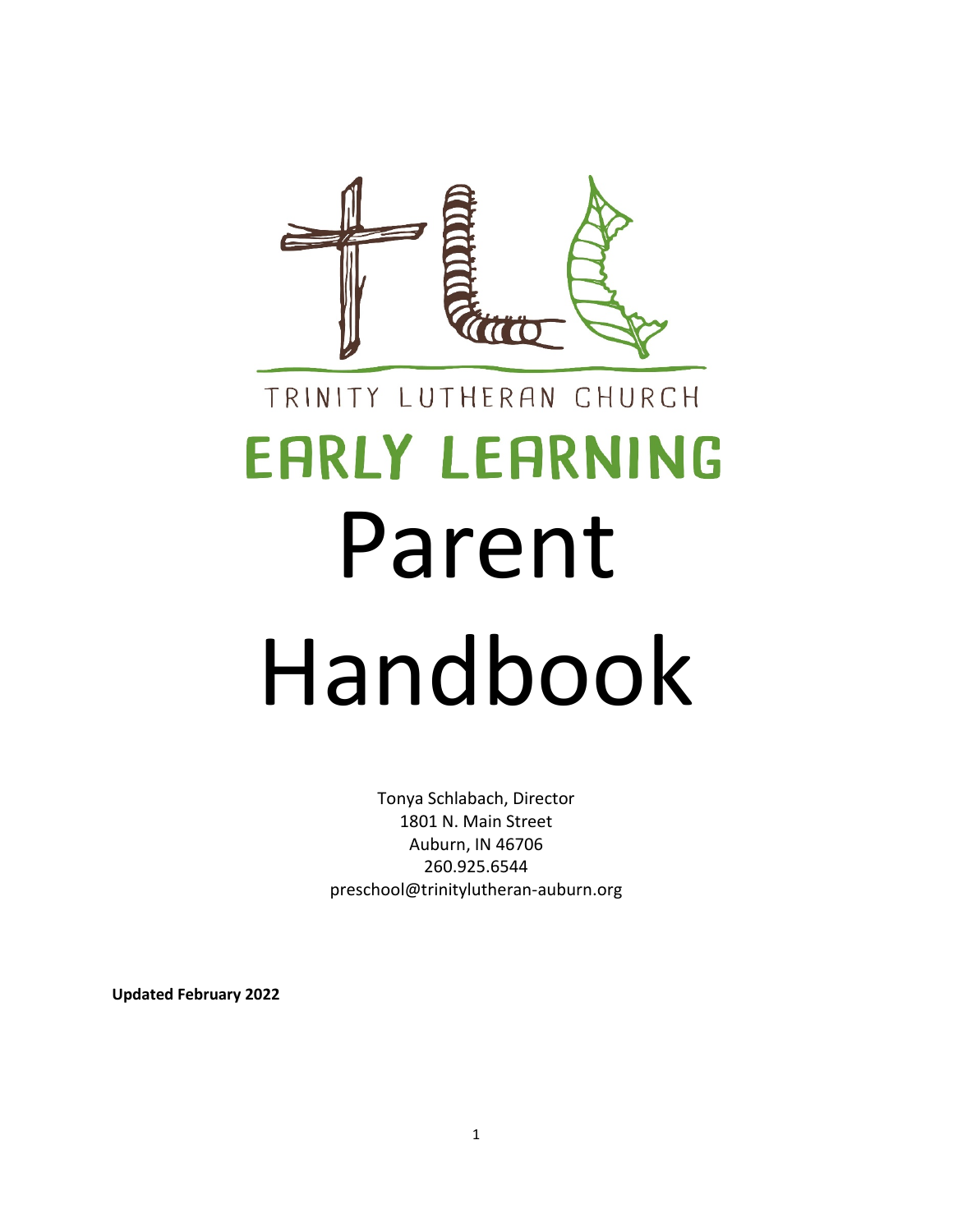# **Table of Contents**

| <b>Mission Statement</b>                                      | 3              |
|---------------------------------------------------------------|----------------|
| Schedules/Calendar/ Delays and Cancellations                  | 3              |
| <b>Arrival /Dismissal Procedures</b>                          | 3              |
| Enrollment                                                    | 5              |
| Communication/HiMama                                          | 6              |
| Payment Procedures & Fees                                     | 6              |
| <b>Safety Measures</b>                                        | $\overline{7}$ |
| <b>Health Policies</b>                                        | 10             |
| <b>Snack Time</b>                                             | 12             |
| <b>Discipline Procedures</b>                                  | 12             |
| <b>Curriculum/TLC Learning Goals</b>                          | 13             |
| <b>Study Trips</b>                                            | 15             |
| <b>Parent Involvement</b>                                     | 15             |
| Trinity Lutheran Church & Early Learning Program Relationship | 16             |

Dear Parents,

Thank you for joining our Early Learning family! This book contains a lot of very important information that you will want to refer to throughout the year, so be sure to keep it in a safe place. The handbook covers payment procedures, field trips, safety measures, health tips, opportunities for you to be involved in your child's school experience, and much more!

If you have any questions or concerns about your child, please do not hesitate to contact Tonya Schlabach, our Early Learning Director. We are here to serve you!

Mandy Young, TLC Board President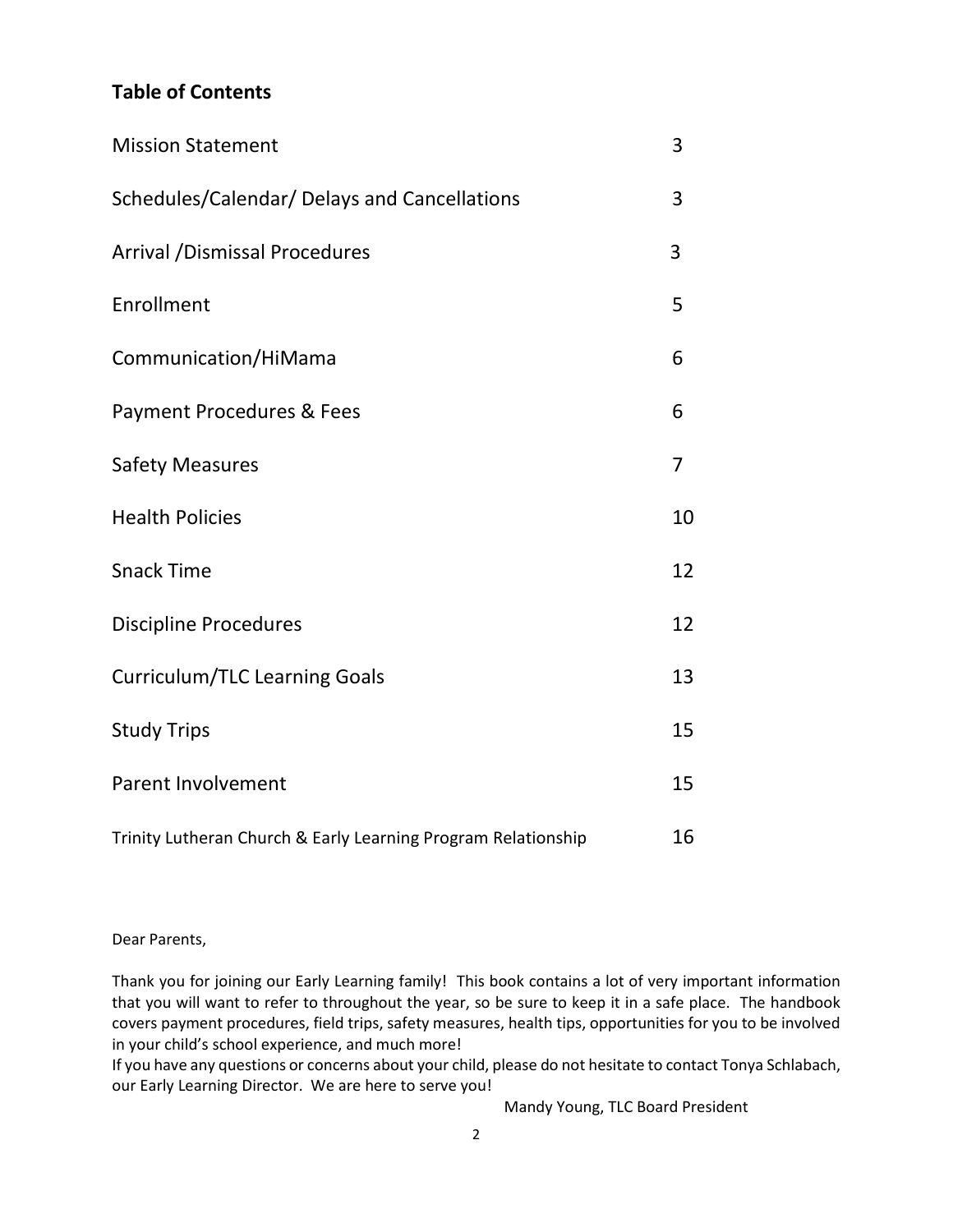#### **Mission Statement**

TLC Early Learning is a Reggio-inspired early learning program where we teach and prepare children through a Christ-centered curriculum that focuses on learning through play, observation, exploration, and investigation. We encourage children to be independent and take a vital role in making choices about their learning. Here at TLC, the natural environment promotes learning and gives the children real-life and hands-on experiences.

TLC Early Learning is a Registered Ministry with the State of Indiana and a **Level 3 Paths to Quality**. Our involvement means we are committed to providing a safe, nurturing, and professional environment where children can grow and learn. We know that quality child care leads to brighter futures for all children, and we are honored to be entrusted with such an important responsibility.

### **Schedules/Calendar/Delays/Cancellations**

| Caterpillar Class        | $2/3$ -year-olds Friday |                                          | 8:30 to 11:30 am |
|--------------------------|-------------------------|------------------------------------------|------------------|
| <b>Butterflies Class</b> |                         | 3/4-year-olds Monday, Tuesday, Wednesday | 8:30 to 11:30 am |
| Pre-K Class              |                         | 4/5-year-olds Monday-Thursday            | 8:30 to 11:30 am |
| Pre-K Class              |                         | 4/5-year-olds Monday - Friday            | 8:30 to 11:30 am |

Please note: Ages are as of August 1, 2022. Class sizes are limited based on age group. Once enrollment has reached its maximum per classroom, we will stop accepting registrations and will place requests for enrollment on a waiting list.

#### **School Calendar**

A calendar for the current school year will be provided. TLC follows DeKalb Central Schools for holidays and breaks and **weather-related delays and cancellations.**

#### **School Delays and Cancellations**

TLC follows DeKalb Central Schools for school delays and cancellations due to weather. In the event of a 2-hour delay announced by DeKalb Central Schools, TLC Early Learning will begin at 10:00 am and will dismiss at 11:30 am. Doors will open at 9:45 am. If DeKalb Central Schools are canceled, TLC Early Learning classes will also be canceled. Delays will be communicated through HiMama App.

#### **Attendance**

We ask that if your child will be absent from school, that you contact the school via e-mail or phone (925- 6544). If you choose to be gone for an extended period (Example: Vacation), you are still responsible for tuition for that time. Parents may mark children absent in the HiMama App.

### **Arrival/Dismissal Procedures**

#### **Arrival**

Children should not arrive any sooner than **ten minutes** (8:20 am) before class time. Classroom doors will not open until 8:20 am each day. Children are not to be left until a staff member is present. All children will be dropped off at the curb by the school doors. You will pull around the building (see map below). Then the student will be greeted by a staff member, taken inside to hang up items and wash hands before class. Please stay in the line until it moves forward.

**Please call the office if your child is absent so that we know the cause of his/her absence. You can also report an absence on the HiMama App.**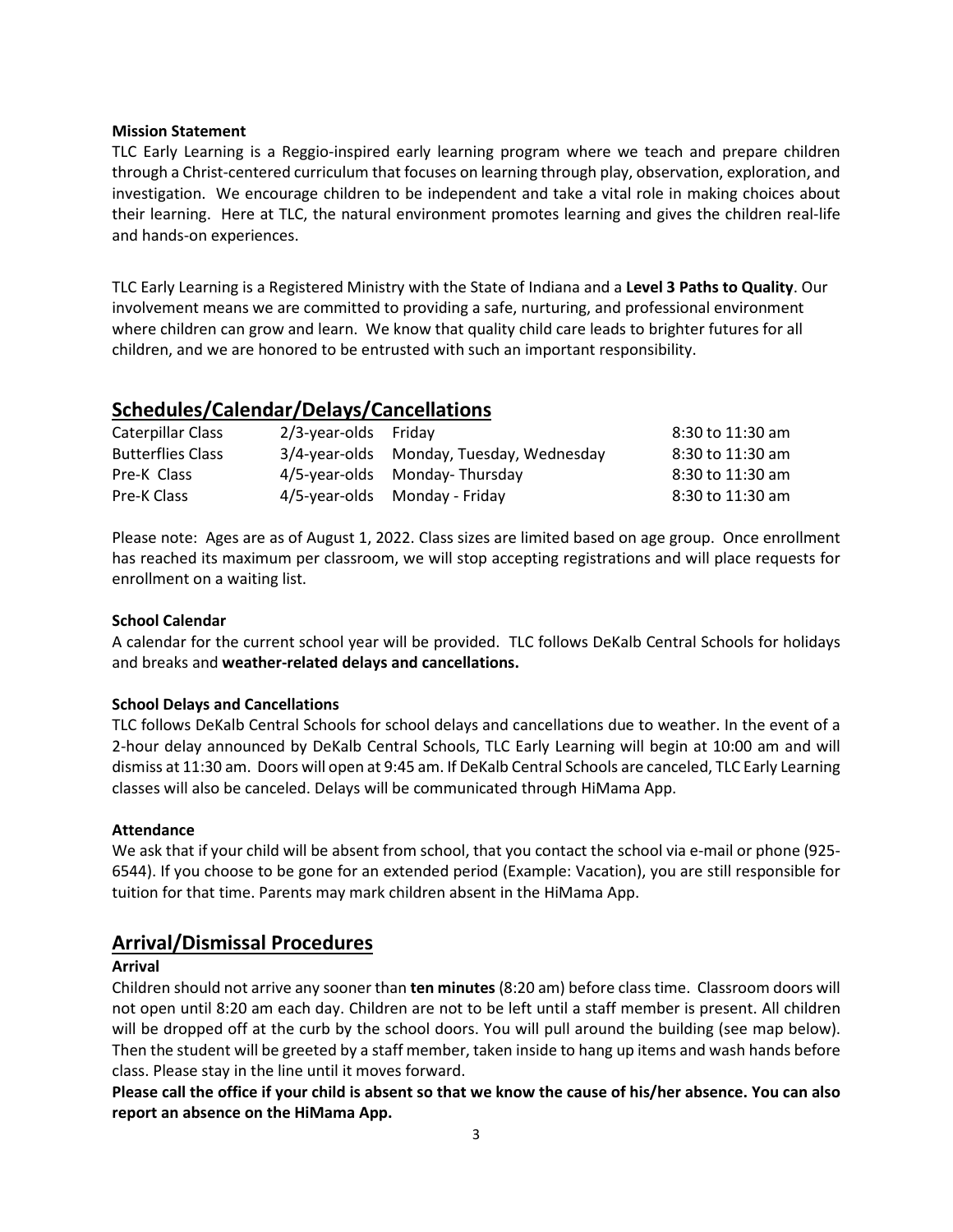#### **Dismissal/Pick-up Carline**

Class dismisses at 11:30 am. Students will put on coats and then be taken to the appropriate doors for carline dismissal. It is the same procedure as morning drop-off. Have the child's name card visible in the front window.

Car-line Directions: Turn into the north entrance parking lot and circle the back of the church to the south parking lot. Children will be exiting at the south church entrance. Please pull forward to the end of the sidewalk. Form a car line and when you reach the south entrance door, we will escort your child(ren) to and from the car. We will release 4-5 students at a time. You will be given a laminated sign with your child's name on the first day of school. Hold up the name card we have provided when you reach the door and your child will be sent out to your vehicle. If more cards are needed, please notify your child's teacher. Please assist your child in entering, buckling up, and closing the door. If you feel that this may take some time, you may pull into a parking spot after your child is in the car with you. Wait until the line moves to pull forward. Please drive slowly in the parking lot. If you need to communicate with your child's teacher, notes, phone calls or a message on HiMama are best.



A \$5 fee will be charged if the child is not picked up within 15 minutes after dismissal time. In case of extenuating circumstances, the family should contact the Director. If a change in transportation is necessary, the person picking up your child(ren) must be on the pre-approved list on file in the office. It is the responsibility of the school to make sure that no child is picked up without a staff member's knowledge and that no child is released to any unauthorized person. The school cannot be responsible for false or incorrect information given at the time of registration.

#### **Locked Doors**

We lock our doors 15 minutes after class begins. The doors will always remain locked during school hours to control access to the school and ensure the safety of students. If you need to enter the church, please ring the bell at the south entrance so that staff can let you in.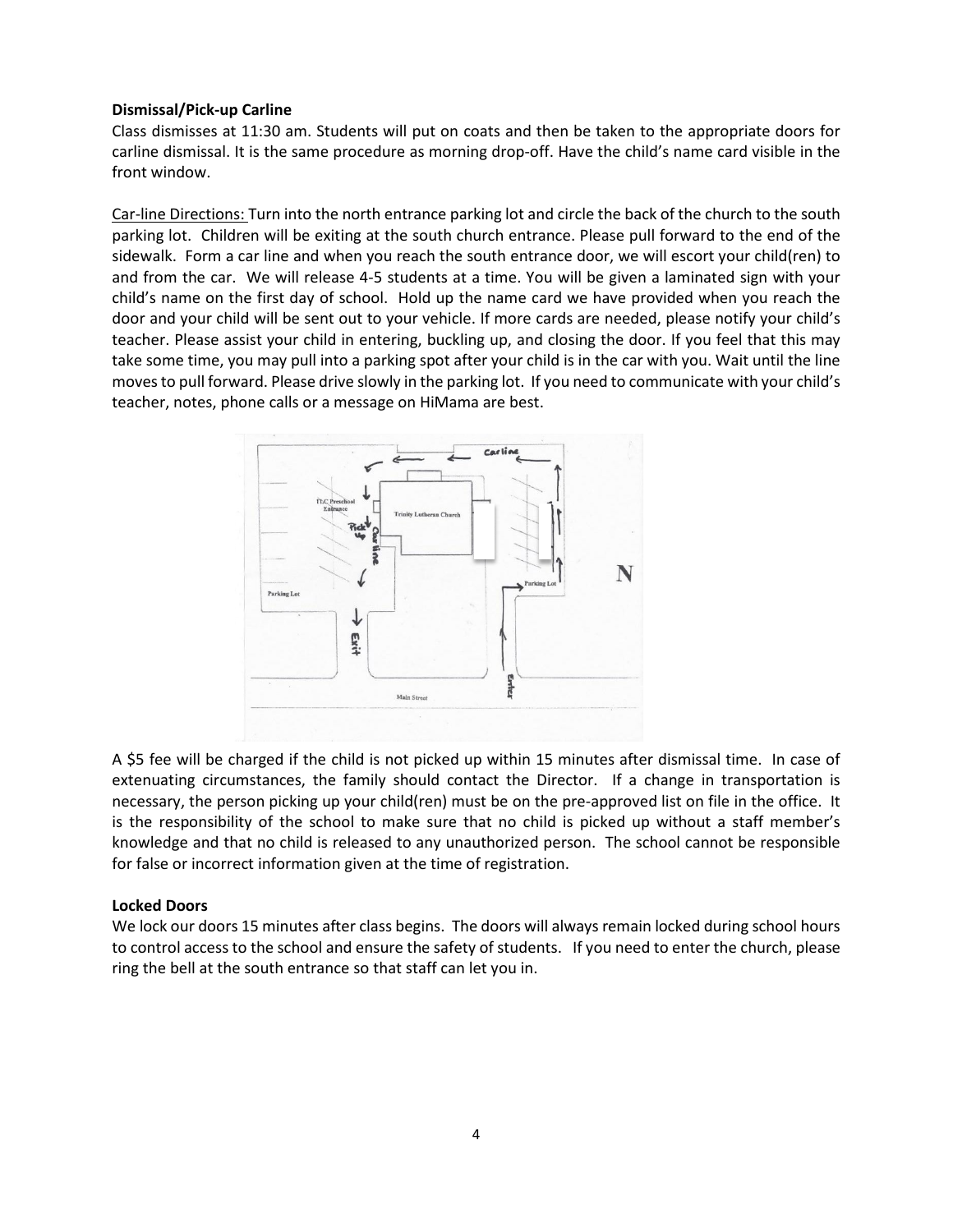# **Enrollment**

#### **Eligibility**

Registration is open to all children ages two (Birthdate July 31, 2020, or after) through the year before entering kindergarten.

#### **Tuition and Fees**

A non-refundable registration fee will be charged for each child at the time of registration. The registration fee must be paid for the spot to be secured for your student. Tuition will be set for the full school term (September through May) and may be paid monthly or one payment for the entire year. No refunds will be given in the event of weather-related delays or cancellations, family vacations, illness, or withdrawal.

Tuition is the same rate for each month, based on the school schedule. Payment schedules for the tuition and fees for the current year can be obtained from the Early Learning Director. For more information regarding payment procedures, see the section labeled "Payment Procedures".

#### **Required paperwork**

Parents are responsible for providing TLC Early Learning with an accurate record of the child(ren)'s health including vaccinations, allergies, diet restrictions, medications, illnesses, and disabilities. Upon enrollment, a current physical (first-year students only) and a current record of vaccinations will need to be completed. TLC is not responsible for any incorrect information it may receive concerning a child's health.

#### **Pick-up Policy/Authorized person to pick-up**

Upon enrollment, the parent(s) is to provide TLC with a list of persons who are allowed to pick up their child(ren). Children will only be permitted to leave with pre-approved persons. If you need to make arrangements for a different person to pick up your child(ren), you must communicate this in writing to the school in advance.

#### **Restricted Information**

If you need to restrict the distribution of information about your child to another family member for any reason, you must communicate this to the school in writing indicating the names of the persons that are not to receive information about your child(ren).

#### **Early Withdrawal**

Parents are asked to give a month's notice before the withdrawal of their child(ren) from the school.

#### **Anti-Discrimination Statement**

TLC does not discriminate based on race, color, age, national origin, sex, marital status, or disability.

#### **Book Bags/Folders**

All students will be provided with a TLC tote bag as part of their registration fee. Each child should bring his/her tote bag to school every day. A folder will be provided at the start of the school year and needs to remain in your child's tote bag. The teacher will place all important papers in this folder for your review. Please check the tote bag each day. If you need a duplicate copy of all information sent home, please inform your child's teacher. We are asking that you only use the provided tote bag and wash it as needed. **Notes to the teacher must be placed in the folder or handed directly to the teacher.** The folders will be checked each day and notes not placed in the folder could be overlooked. You can also leave a note on the HiMama App or send an e-mail to the teacher.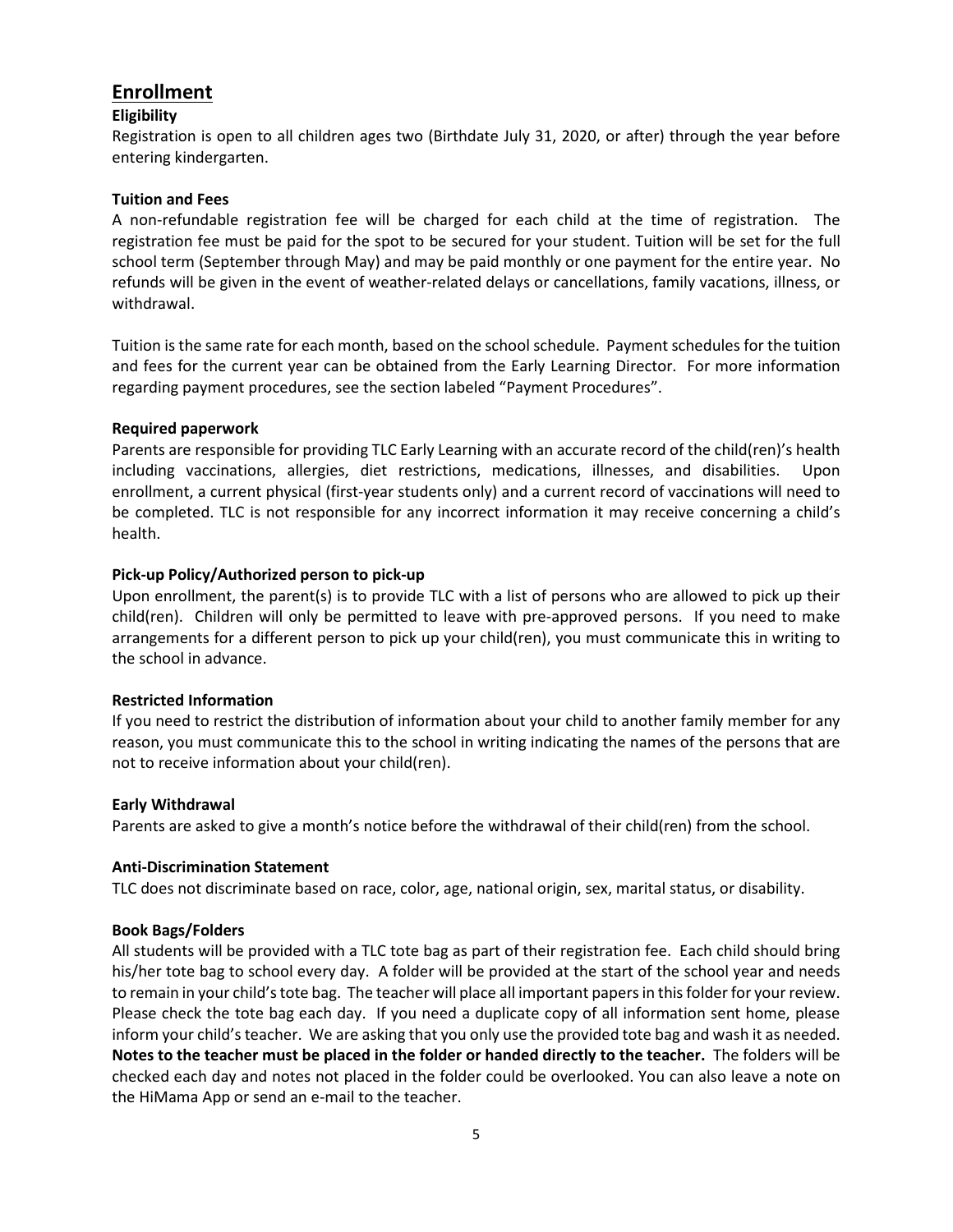#### **Inclusion Policy**

TLC Early Learning will work with parents to make adaptations to the activities and environment to assist children with special needs. If children need special services, open communication will be maintained with parents and service providers, including school programs. If desired, service providers are welcome to come to serve your child.

# **Communication/ HiMama**

#### **E-mails**

TLC Early Learning/Director [preschoool@trinitylutheran-auburn.org](mailto:preschoool@trinitylutheran-auburn.org)

Facebook https://www.facebook.com/TLCEarlyLearning

HiMama QR code

**OBXXXXXXX** 

## **HiMama**

We use a software program called HiMama. HiMama will help staff with attendance, health reporting, lesson planning, activity reporting to families, communication to families, billing, and more. You will receive an e-mail to those provided on the enrollment form. Please register so you can receive notifications. We recommend downloading the HiMama App to your device. You will receive reports from the teacher through HiMama. This report may include health, mood, activities from the day, notes, reminders, and more. You can communicate with the teachers and director

using the program. You can find out more at [www.himama.com](http://www.himama.com/)



#### **Website**

Our website i[s www.tlcearlylearning-auburn.com.](http://www.tlcearlylearning-auburn.com/) Check out the Resource tab. There are reminders about important policies and you can access the handbook too.

# **Payment Procedures/Fees**

### **Tuition Payments**

- Tuition payments are due on the **5th of each month** or one payment may be made for the entire year.
- Payments may be made by check or money order to **TLC Early Learning** or use the HiMama App.
- **If using the online payment there will be a \$0.60 convenience fee for each category. You can only pay using ACH withdrawal.**
- Enclose your payment in a sealed envelope marked with the student's name and class. Place the payment in the student's folder or payments can be mailed to:

# **Trinity Lutheran Church ATTN: TLC Early Learning 1801 N. Main Street Auburn, IN 46706**

- **Current Fees** Check or Cash **HiMama** 
	- $\circ$  1-day class  $\frac{1}{50}$  monthly  $\frac{1}{50.60}$  monthly
	- o 3-day class \$150 monthly \$150.60 monthly
	- $\circ$  4-day class \$180 monthly \$180.60 monthly
	- $\circ$  5-day class  $\frac{1}{205}$  monthly  $\frac{1}{205.60}$  monthly
- Sibling Discount \$10 off monthly tuition for the second child enrolled at TLC during the current year.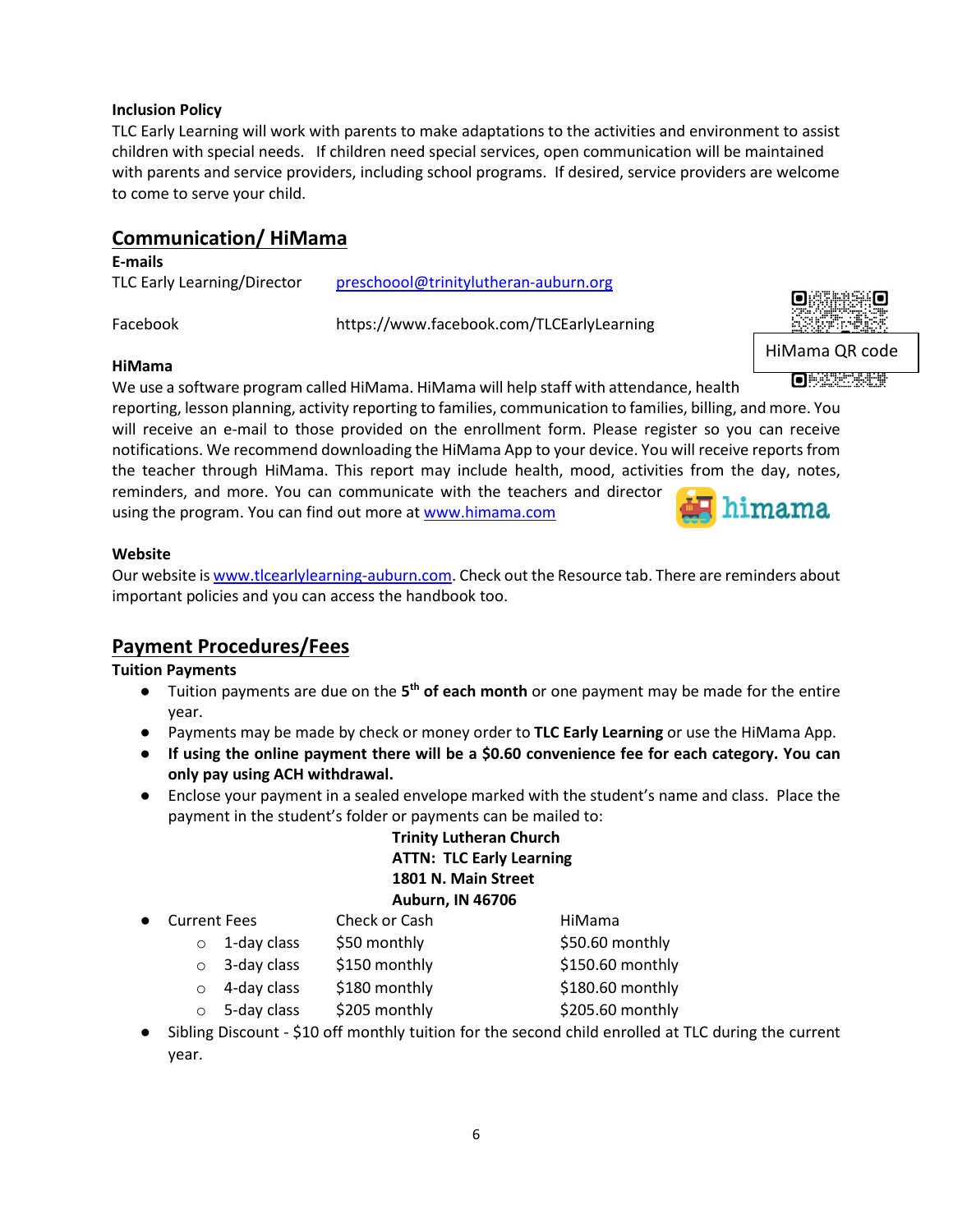#### **Late Payments**

TLC Early Learning expects that all payments be made on time. **If scheduling recurring online payments, set them for the 1st of the month so that payment will be in by the 5th.** In the case that under extenuating circumstances, a family is unable to make timely payments, they are responsible for contacting the Early Learning Director to arrange an alternative payment plan. If the family does not communicate their circumstances to the Director, and no alternative payment plan is made, the following procedures will take place:

- 1. Following the first missed payment, a communication will be sent home to the parents requesting that the payment be made in full within the next five business days.
- 2. If payment has not been received within 5 business days from the date of the first communication, a late fee of \$10.00 will be applied to the delinquent account. A second letter or phone call will be made to the parents informing them that their account is overdue and that payment in full, including late fees, will be expected within the next five business days.
- 3. If payment has still not been received within fifteen business days, the child(ren) will be removed from the school roster and will no longer be allowed to attend classes until payment of the delinquent account, including all late fees, is paid in full.

#### **Returned Checks**

A check returned with non-sufficient funds (NSF) will be considered a late payment. Parents who submit NSF checks will be charged a late fee of \$10.00 and are responsible for reimbursing the church for any NSF bank charges. If a check is returned for non-sufficient funds, it must be replaced by a money order. If a second NSF check is received within the same school year, the charges stated above will apply and all future payments must be made with a money order for the remainder of the year.

#### **Scholarship**

Scholarship applications are available from the Director. Applications will be reviewed by the Board of Directors. A limited number of scholarship dollars are available.

### **Safety Measures**

#### **Clothing**

Children learn through their play (sometimes messy) and by exploring the world around them. Please have your child dressed in clothing that is made for the exploration of materials such as paints, sand, dirt, etc. All the materials we use are non-toxic and washable, but we cannot guarantee that children will not get messy. Have children ready for active play with play clothing and shoes that are conducive for running, tumbling, and climbing. **Children should be dressed for outdoor activities.**

**For your child's safety, we ask that wear closed-toed closed-backed shoes (no flip-flops).** 

Children will be spending LOTS of time outside. We ask that you send a spare change of clothes. Rainboots or "play shoes" are recommended. If it is light rain, they may still go outside.

#### **Winter Play**

During the winter months, we will go outside if the wind chill is above  $20^{\circ}$ . Send water-proof gloves, hats, boots, and snow pants in a separate water-proof bag. Please label items. Remember to take items out daily to dry.

#### **Objects from Home**

It is recommended that students do not bring items to school from home. If they do, they may be asked to keep it in their bag for the school day.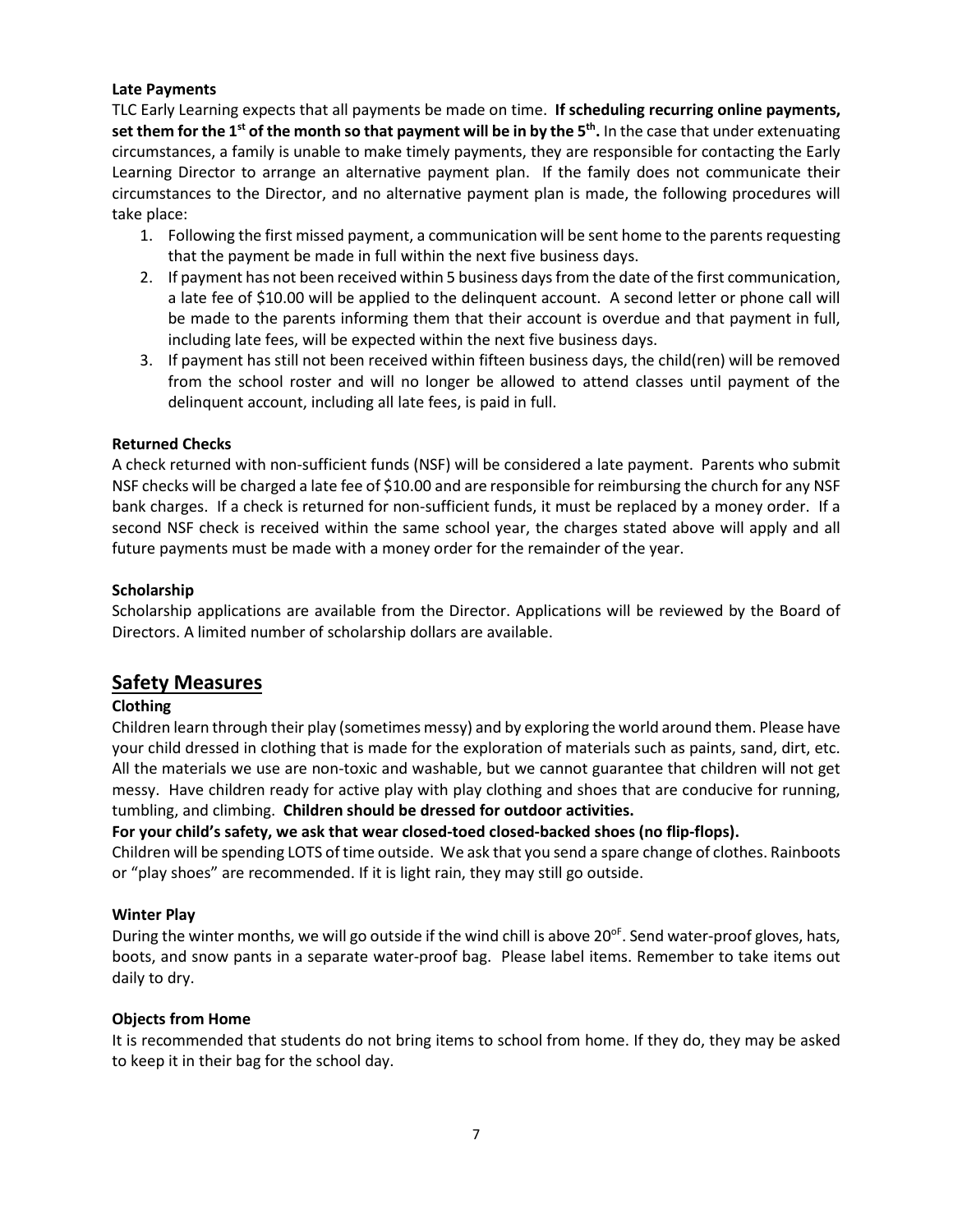Any object which a child brings to school that a teacher deems dangerous or otherwise inappropriate (toy guns, sharp or breakable items, knives, matches, unauthorized medications/drugs, etc.) will be held by the teacher and returned to parents at the time of pick up.

#### **Emergency Contact information**

We must have emergency telephone numbers for parents while children are in our care. Whenever parents are not at work, they must notify us of an emergency number where you can be reached and at least one alternate emergency contact number other than a parent or legal guardian.

#### **Child Protection Policy**

TLC Early Learning and Trinity Lutheran Church have adopted a child-protection policy to help ensure the safety of your children. As part of this child protection policy, all teachers and assistants have passed a criminal background check.

| <b>Age of Youngest</b><br><b>Child in Group</b> | Max number of<br>children supervised<br>by one caregiver | Max number of<br>children in one<br>group |
|-------------------------------------------------|----------------------------------------------------------|-------------------------------------------|
| 2 years                                         |                                                          | 10                                        |
| 30-36 months                                    |                                                          | 14                                        |
| 3 years                                         | 10                                                       | 20                                        |
| 4 years                                         | 12                                                       | 24                                        |
| 5 years                                         | 15                                                       | 30                                        |

### **Child/ Staff Classroom Ratios**

#### **Fire**

Monthly fire drills will be conducted. Children will be evacuated out the nearest exit. In the event of an actual fire or emergency, parents will be contacted immediately and will pick their children up. Students and staff will make their way to the parsonage located on the north side of the church.

#### **Lockdown/Shelter in place**

In the event there is a threat within the community by a person or persons to commit harm, TLC Early Learning will go into lockdown. The TLC Early Learning entrance doors will be locked along with classrooms and all interior access points of entrance to the church building. Children will only be released to parents or authorized adults when it is safe to leave the building.

#### **Tornado/Severe Weather**

In the event of a tornado warning during school hours, all children will be evacuated from the classroom and proceed to the women's restroom, school office/library, and/or school restroom. All doors will remain closed until staff members receive the "all clear" from the Director that weather conditions have improved, and children may return to the classroom.

All children must immediately return indoors when lightning is observed.

#### **Power Failure**

The school has enough light and should not be impacted in the event of a power outage. Staff members and children should remain in the classroom and if possible, proceed with activities as usual, or may go to the outdoor playground until power resumes. If the building is deemed too cold for the children to remain at school, parents will be contacted to arrange early pick up.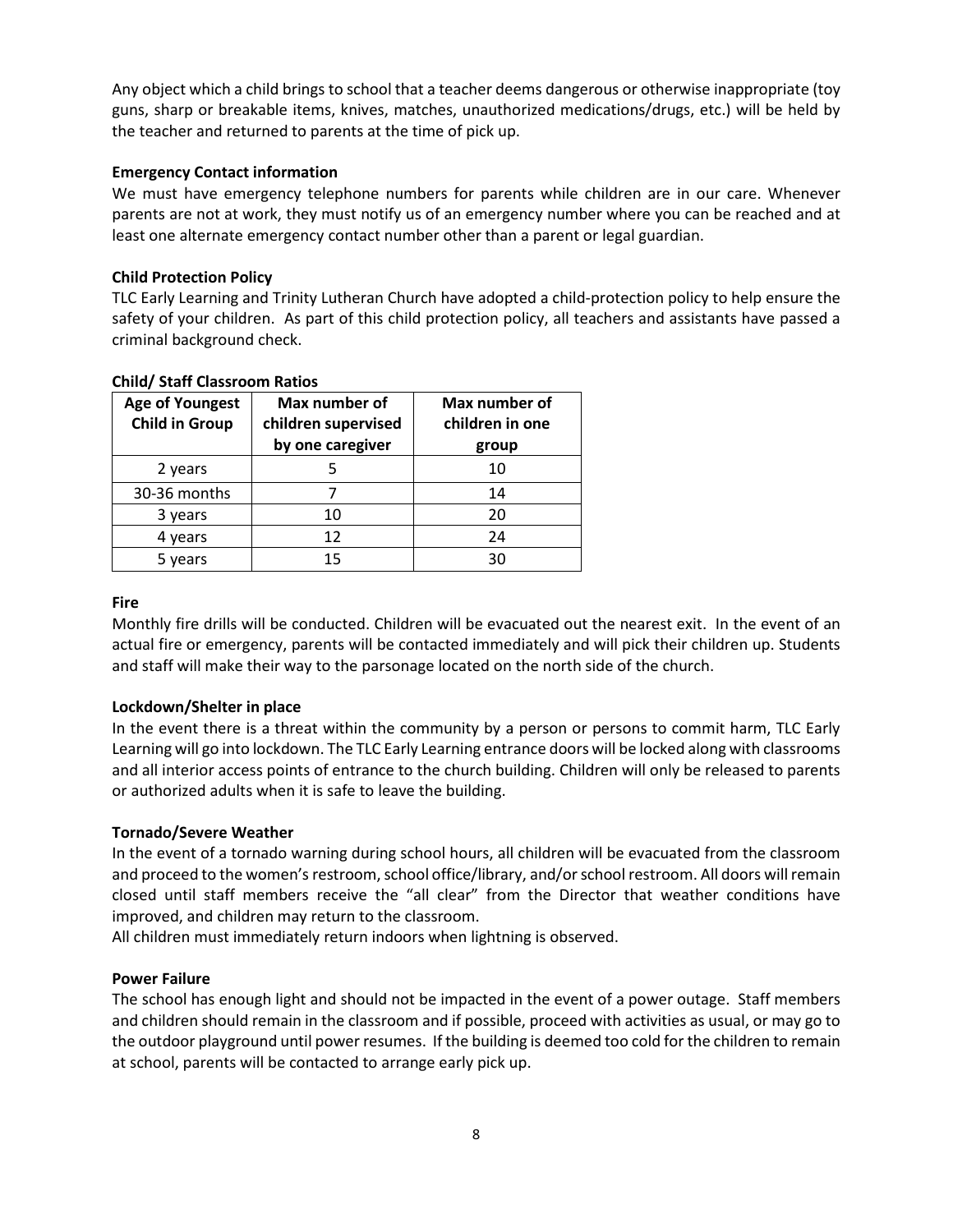#### **Safety Policy**

TLC Early Learning has established the following precautions to help ensure your child's safety:

- No child will ever be left alone or unsupervised. Children will always be within sight and sound
- Monthly Fire drills are performed
- During times of emergency, all staff will remain in the facility until the danger has passed
- Staff are trained in CPR, First Aid, and Universal Precautions (UP)
- Only persons who are named as authorized will be able to pick up children
- The Director is responsible for maintaining all interior and exterior surfaces, including walls, floors, ceilings, equipment, toys, furnishings, in a safe condition, free of sharp points or jagged edges, splinters, protruding nails, or wires, loose or rusty parts or materials containing poisonous substances

#### **Indoor Safety Policy**

Children's curious nature and their inability to determine potential risks require that their environment be safe. Coupled with good supervision, this allows children to explore more freely and test their abilities. A safe environment reduces the risk of injury to children and staff.

- Staff will regularly do safety checks in the rooms.
- The Director will be notified of any hazards that the staff person is unable to resolve.
- The Director will immediately address the hazards and act upon a resolution based on the importance of the issue so that the correction can be made as quickly as possible. The Director will ensure that the hazards are removed, made inaccessible, or repaired immediately to prevent injury.
- Staff will assist children with cleanup of all activities before moving on to another to prevent injury.
- Equipment, materials, and furnishings will be sturdy, safe, and in good repair.
- All broken, damaged items will be removed to prevent injury.
- All toys that are mouthed during play will be thoroughly washed and disinfected before another child plays with the toy.
- Art materials will be non-toxic for general use.
- Electric fans, if used, will be inaccessible to children.
- The water heater temperature will not exceed 120 degrees F to prevent scalding unless a scald prevention device is installed to regulate the temperature at the handwashing sink.
- Electrical outlets will be inaccessible by the use of safety covers. Electric cords will be placed out of children's reach.
- Water play will be supervised and emptied after use.
- Exits will not be blocked to allow quick emergency evacuation.
- A well-stocked first-aid kit will be in each classroom for emergency use.
- All injuries will be documented on an Accident/Injury Report form and handled according to the injury policy.

#### **Outdoor Safety Policy**

Outdoor play is an important part of a child's physical development and provides learning opportunities different from the indoor environment. Adequate supervisor in a safe environment allows children to explore more freely. Play in a safe outdoor environment promotes good health and reduces the risk of physical injury to children and staff.

Procedures and practices, including responsible person(s):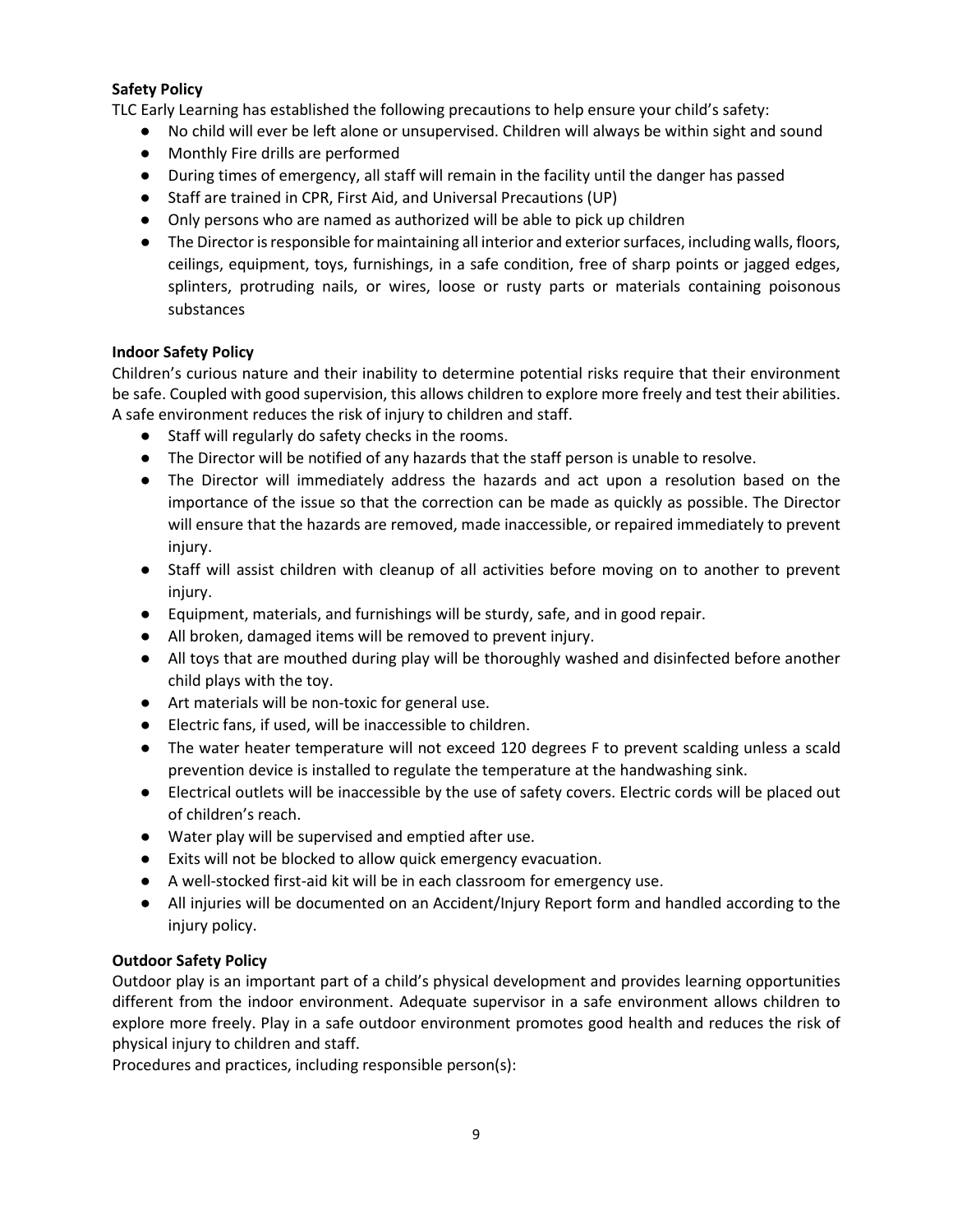- The playground will be checked regularly. This includes checking for standing water, debris, glass, beehives/wasp nests, tripping hazards, other injurious material, or damage to any equipment. Loose surface fill will be evenly distributed and removed from sidewalks/pathways.
- Staff will be responsible to ensure that sidewalks and entrances are free of standing water, ice, and snow.
- The Director will be notified of any hazards and act upon a resolution based on the importance of the issue so that the correction can be made as quickly as possible. The Director will ensure that the hazards are removed, made inaccessible, or repaired immediately to prevent injury.
- Basic rules that all children and staff are aware of will be enforced to ensure safety on the playground.
- The playground equipment will be developmentally appropriate, in good repair, anchored, and installed according to the manufacturer's instructions.
- The impact-absorbing ground surface will be installed below play equipment at the appropriate depth for the height of fall according to the type of surface fill the Consumer Product Safety Commission Guidelines.
- Sandboxes will be covered when not in use.
- Helmets will be used for all riding toys with a wheelbase of more than 20". Helmets will meet CPSC or American Safety for Testing Materials guidelines.
- Riding toys will be capable of being steered, sized appropriately for the child, have a low center of gravity, and be in good condition and free of sharp edges and protrusions.
- Shaded areas are provided to provide to protect against overexposure to heat and sun.
- Parents need to bring their children dressed appropriately for outdoor play every day. Outdoor time may not occur or be shortened due to weather conditions. This includes a wind chill at or below 20 degrees F and a heat index at or above 90 degrees F as identified by the National Weather Service. The Director will be responsible to determine if any limitations on outdoor play need to be considered.
- A first aid kit will be taken out for use on the playground. Special medication will be ready to access for children with asthma, bee allergies, or other conditions that may require immediate treatment.
- The Director will inspect the playground regularly.
- All injuries occurring during outdoor play will be documented on an Accident/Incident report.

# **Health Policies**

### **Health History**

All children are required to have a physical for enrollment. This must be completed and signed by a physician and on file within 30 days of school starting. Yearly vaccinations need to be submitted for the student's file. Each child is required to have a current and accurate Enrollment form on file with the school detailing their personal health information including allergies, diet restrictions, medications, illnesses, and disabilities. TLC Early Learning is not responsible for any incorrect information it may receive concerning a child's health.

### **Medications**

If your child must receive prescription medication while at school, the parent must drop the medication off with the teacher in its original container. Original containers should be placed in Ziploc bags. A "Medication Authorization Form" is required to be completed for all medication administered during school hours. All medication must have a doctor's note to be administered at the school. No over-thecounter medication brought from home will be administered without a doctor's note.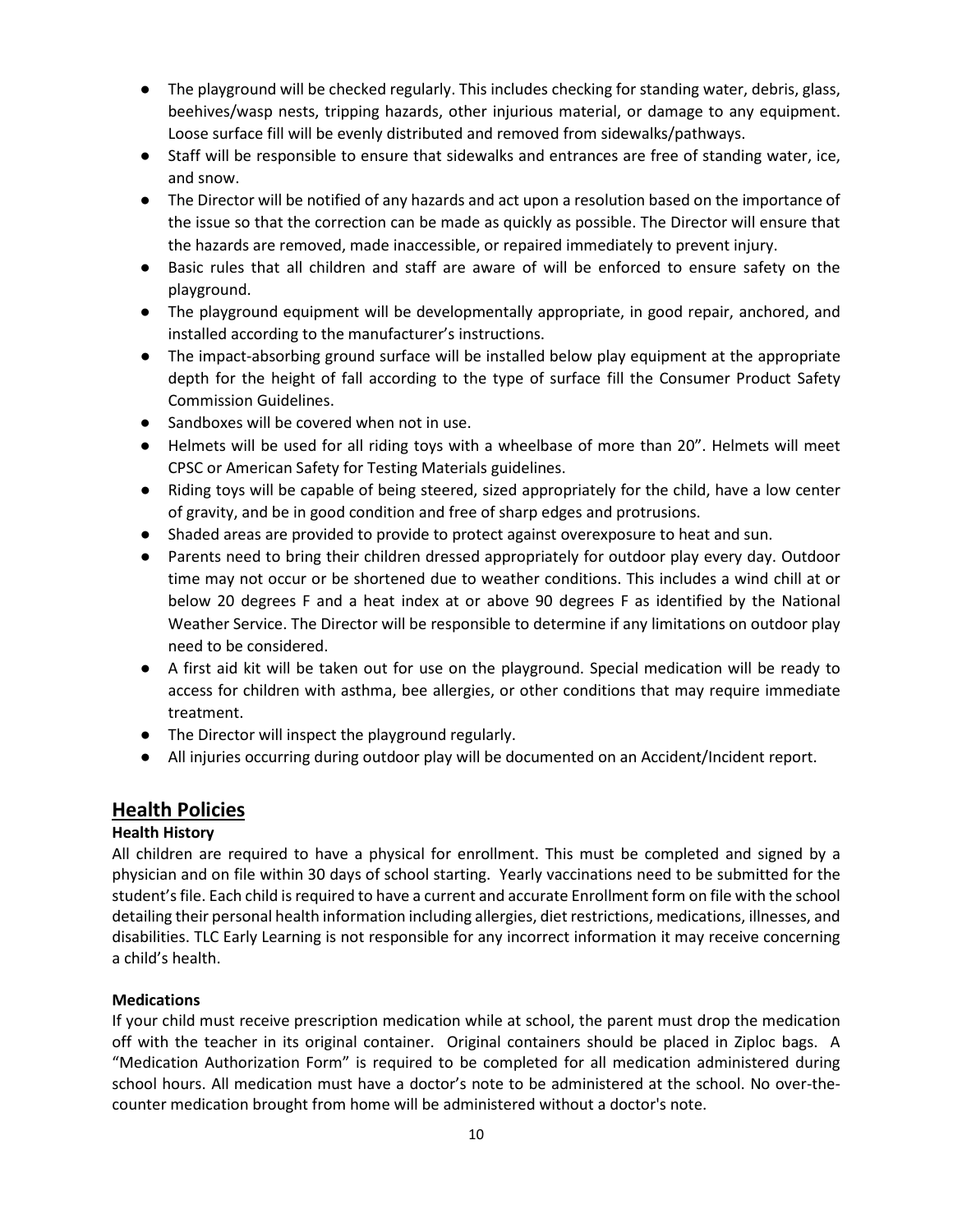By signing the Parent Handbook acknowledgment, you are permitting TLC to use sunscreen, insect repellant, A & D ointment, or petroleum jelly as needed. You may also send these items from the home to be applied as needed.

#### **Child/Staff Illness**

Our priority at TLC is to provide a healthy, safe learning environment for all children. Children or staff members will be sent home as soon as possible if any of the following is experienced: an illness prevents the child from participating comfortably in activities (as determined by the staff); an illness results in a greater need for care than the staff can reasonably provide without compromising the health or safety of other children in the classroom, or a child is experiencing any of the following conditions:

- Fever of 100.4 or greater, until 24 hours symptom-free without fever-reducing medication.
- Signs/symptoms of severe illness, including lethargy, uncontrolled coughing, inexplicable irritability or persistent crying, difficulty breathing, and/or wheezing.
- Nasal discharge other than clear.
- Diarrhea.
- Vomiting.
- Blood in stools.
- Persistent abdominal pain.
- Mouth sores, unless a health care professional determines the sores are not contagious.
- Rash until a physician determines that these symptoms do not indicate a communicable disease.
- Pink eye (conjunctivitis) until the treatment has been initiated for 24 hours.
- Head lice from the end of the day until after treatment.
- Hand foot and mouth until sores have dried and crusted (usually 6 days).
- Strep throat until 24 hours after initial antibiotic treatment and cessation of fever.
- COVID symptoms:
	- o Has a fever of 100.4 degrees or above
	- o Begins to exhibit shallow breathing and/or shortness of breath
	- o Persistent cough
	- o Chills or Muscle pain
	- o Sore Throat
	- o New Loss of taste and/or smell

A child who becomes ill at TLC must be removed from the classroom to limit exposure of other children to communicable diseases. An ill child will be sent to the office and remain under the supervision of the Director until the child is picked up. If a parent cannot be reached, the individuals listed as emergency contacts/authorized persons on the Authorization and Consent Form will be called. TLC reserves the right to make the final determination of exclusion due to illness.

Parents are required to call TLC when their child will not be in attendance due to illness or for any other reason (i.e. doctor appointments, dentist, etc.)

If your child has asthma or any other underlying health plan please seek a "health action plan" from your child's doctor that we can implement at school if needed.

If your child's regular teacher is unavailable or becomes ill during the day, a qualified substitute will be available.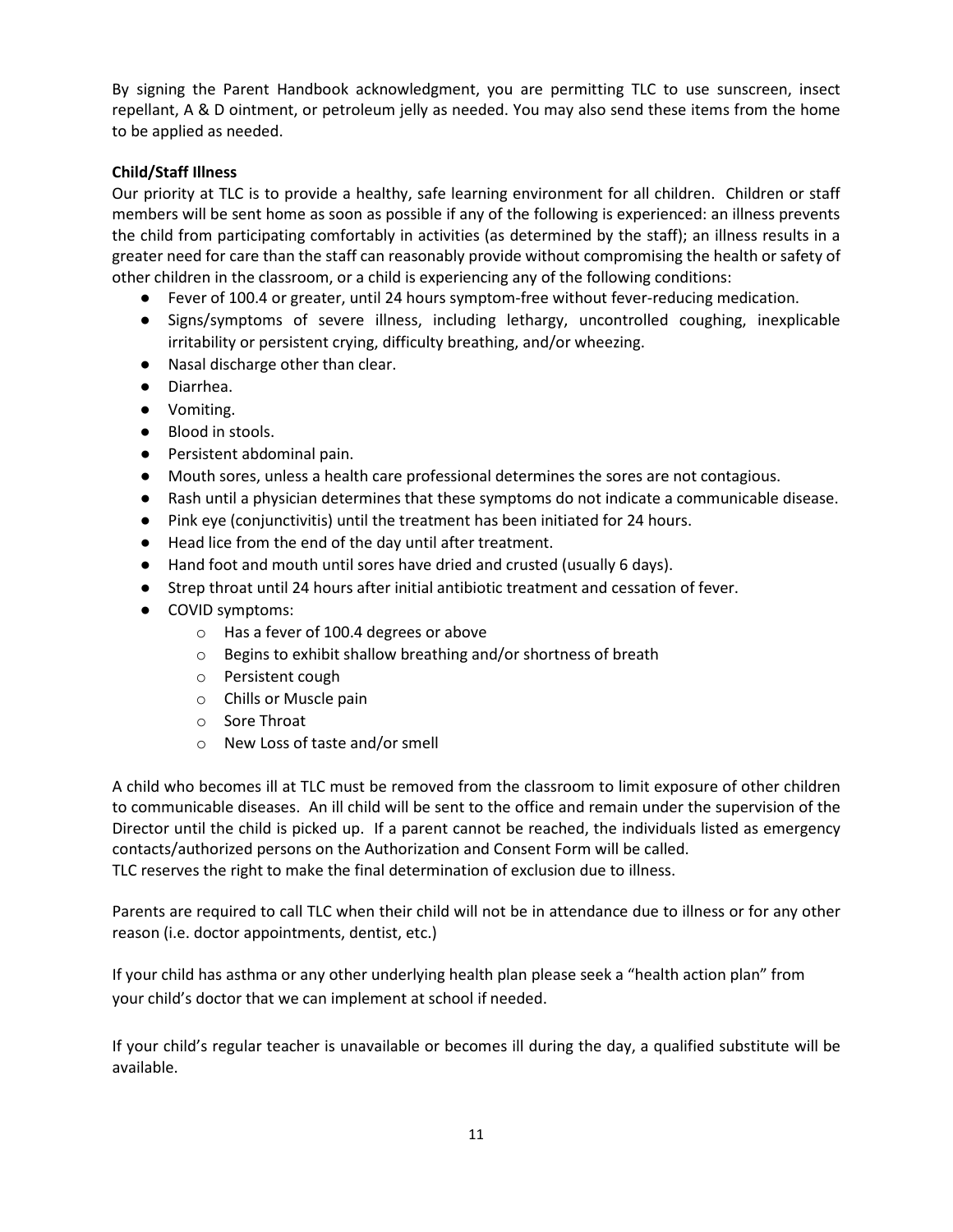# **Snack Time**

Snacks are provided for the whole school by one student each day. The number of snacks needed will be located on the snack calendar. The calendar will be sent home monthly and can be accessed on the HiMama App. The school furnishes water as a drink. Simple birthday and holiday treats may be sent to the child's classroom. All families will be required to sign a Safe Food Transportation policy. Food cannot be homemade. All fruit and vegetables MUST be pre-washed and pre-cut/ready to serve. You may send 2 healthy snack choices. They must be from 2 different food groups. When you are assigned a snack, 1 week prior you will need to e-mail the school to notify us what you will be bringing.

We practice family-style dining. The children are encouraged to serve themselves. Staff is expected to engage the children in conversation. Children are encouraged to try foods but never forced to eat foods they don't like. All food must be disposed of after snack time.

#### **SUGGESTIONS FOR DELICIOUS NUTRITIOUS SNACKS**

| animal crackers | crackers           | pretzels  |
|-----------------|--------------------|-----------|
| apples          | fruit slices       | pudding   |
| applesauce      | grapes             | raisins   |
| bananas         | vegetables and dip | yogurt    |
| cheese          | mini muffins       | trail mix |
| granola bars    | graham crackers    |           |

#### **Special Diets**

Children requiring special diets (i.e., allergies, food sensitives, supplements, or other changes outside of state guidelines) must have an allergy/intolerance on file.

# **Discipline Procedure**

TLC seeks to foster a caring environment in the classroom that is conducive to the education of all children present. A child's development must be nurtured through caring, patience, and understanding. However, while caring for your children, we may have to respond to your child's misbehavior. Hitting, kicking, spitting, hostile verbal behavior, and other behaviors which will hurt another child are not permitted.

In response to misbehavior, we will:

- Respect your child
- Establish clear rules and be consistent in enforcing rules
- Remove the child from the situation and talk to him or her about the behavior
- Use positive language to explain desired behavior
- Speak calmly while bending down to your child's eye level
- Give clear choices
- Redirect your child to a new activity
- If the behavior continues, the child can sit with the Director until they calm down
- If the child cannot calm down after a reasonable amount of time, the parents will be called

In response to these behaviors, we will not use:

- Threats or bribes
- Physical punishment, even if requested by the parent
- Deprive your child of food or other basic needs
- Humiliation or isolation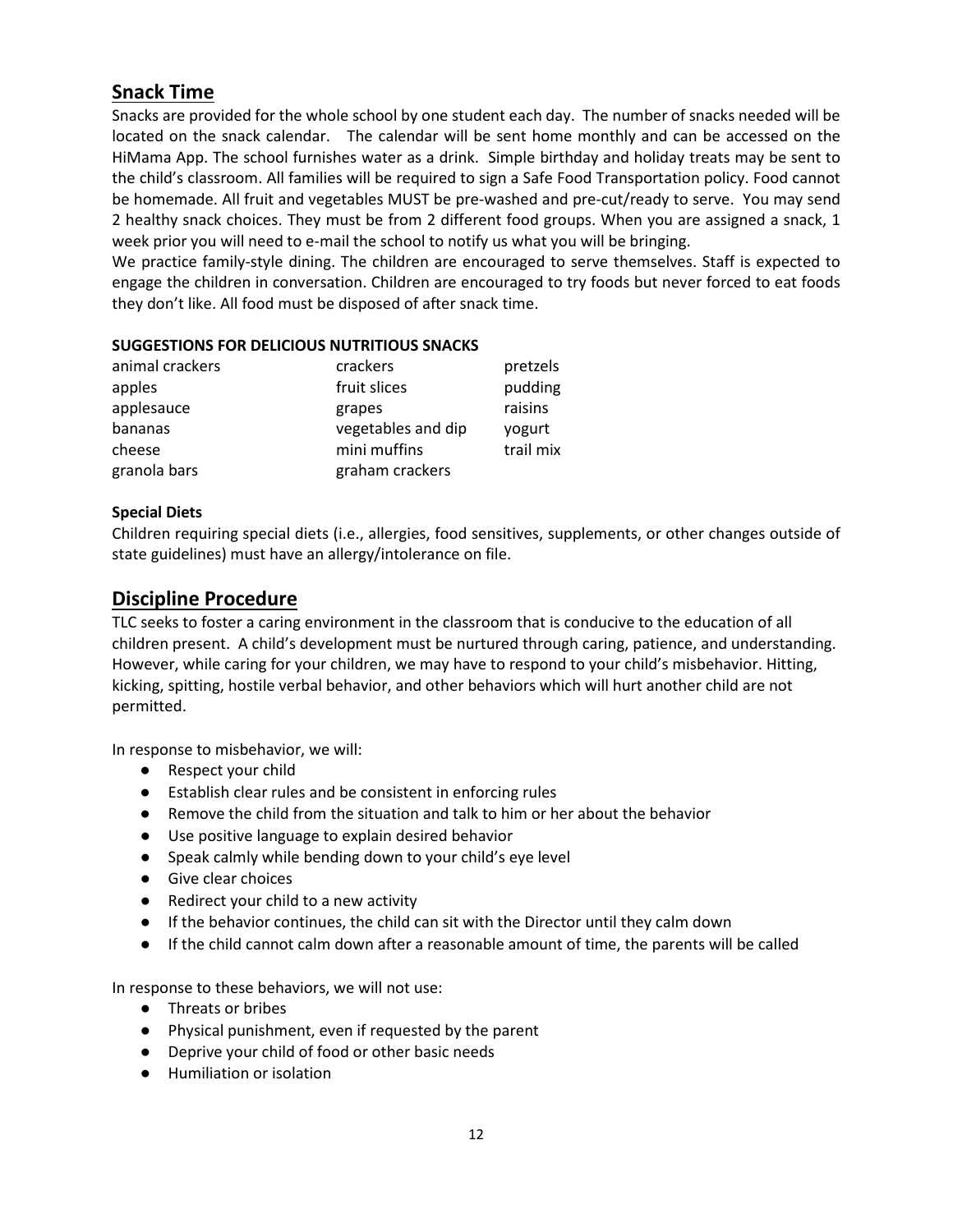Recurring disciplinary problems will be addressed with parents and documented in the child's record. In extreme cases, a child who is habitually disruptive to the class and whose behavior has not improved satisfactorily may be suspended or expelled from the school for the remainder of the school year. Resources may be provided to the family when dealing with a suspension or expulsion from school.

# **Curriculum/ Learning Goals**

#### **Curriculum**

TLC curriculum is a Reggio-inspired, emergent, play-based program that incorporates the standards established by the Indiana Early Childhood Foundations.

Throughout the program year, all children will gradually learn to maintain an increased attention span; develop self-regulation and independence; and develop age-appropriate fine and gross motor skills. Children will be introduced to safety rules, good health and nutrition habits, and healthy interpersonal skills. They will learn about sharing, listening, and the love of God. In addition, each age group will have specific learning goals which align with the Early Childhood Foundations to the Indiana Academic Standards:

#### **Caterpillars Class:**

Student birthdays are Aug 1, 2019 – July 31, 2020. Classes meet Friday from 8:30-11:30 a.m. Tuition is \$50 per month. This class provides students with the opportunity to become familiar with a school and classroom environment while learning how to cope with the anxiety of being separated from familiar surroundings.

#### **Caterpillar Learning Goals**

- Socialization skills
- Active listening/following directions
- Beginning math and language arts development
- Songs & movement
- Potty-training
- Independence
- Creative expression through the arts
- Interaction with nature and science

#### **Butterflies Class:**

Student birthdays are Aug 1, 2018- July 31, 2019. Classes meet Monday, Tuesday & Wednesday from 8:30-11:30 a.m. Tuition is \$150 a month. Students are to be mostly potty trained.

#### **Scouts Learning Goals**

- Develop self-regulation and independence
- Socialization skills
- Active listening/following directions
- Beginning literacy
- Early Language, pre-reading & pre-writing skills
- Beginning math skills
- Interaction with science and nature
- Creative expression through art, music, and dramatic play

#### **Pre-K Class**

Student birthdays are Aug 1, 2017 – July 31, 2018. Students in the Pre-K class plan to attend kindergarten in the fall of the next school year. Students will be working on skills in preparation for entering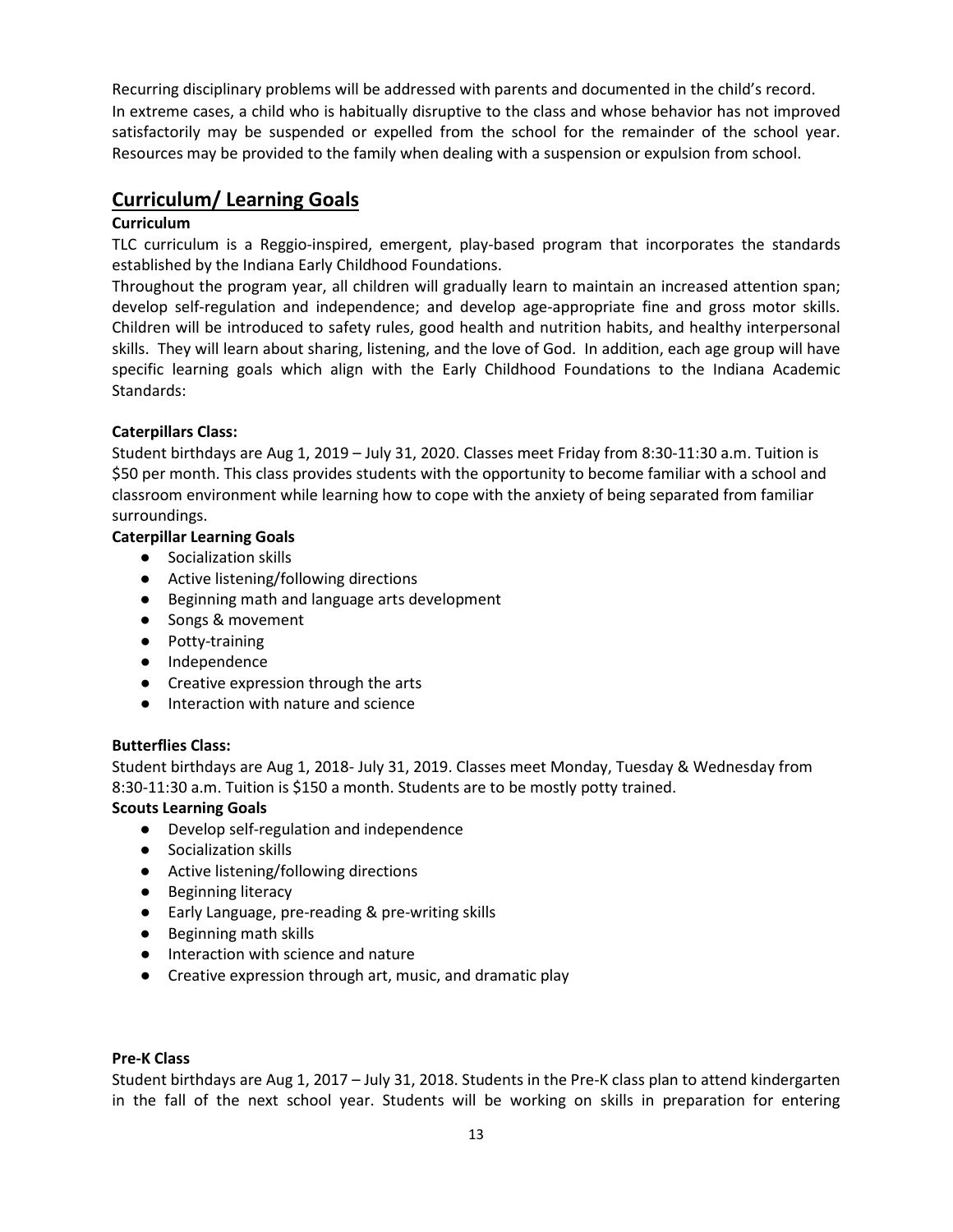Kindergarten. Classes meet Monday, Tuesday, Wednesday, and Thursday from 8:30 – 11:30 am. Tuition is \$180 a month. A 5<sup>th</sup>-day option is available for Fridays for an additional \$25 a month. This day will continue to focus on kindergarten readiness and have additional fine arts enrichment activities.

#### **Pre-K Learning goals**

- Personal and social development
- Self-regulation and independence
- Active listening/following directions
- Early reading skills
- Early writing skills
- Age-appropriate math skills and number sense concepts
- Interaction with science and nature
- Creative expression through art, music, and dramatic play

#### **Reggio Emilia**

The Reggio Emilia Approach originated in the town of Reggio Emilia in Italy out of a movement towards progressive and cooperative early childhood education. Outside of the town of Reggio Emilia, *all schools and preschools are Reggio-inspired,* using an adaptation of the approach specific to the needs of their community. The Reggio Emilia Approach values the child as strong, capable, and resilient, rich with wonder and knowledge, and is guided by the following fundamental principles:

- *Children are capable of constructing their learning.*
- *Children form an understanding of themselves and their place in the world through their interactions with others.*
- *Children are communicators.*
- *The environment is the third teacher.*
- *We observe the children, listen to their questions and their stories, discover their interests, and provide them with opportunities to explore these interests further.*
- *Emphasis on documenting children's thoughts, works, and progress.*
- *Children have rights.*
- *Children are competent & rich in potential.*
- *Children have 100 languages.*

The Reggio Emilia Approach emphasizes hands-on discovery learning that allows the child to use all their senses and all their languages to learn.

#### **Outdoor Learning Environment and Exploration**

Time will be allotted daily (weather permitting) giving children opportunities to explore, discover and learn about the natural world while providing positive and meaningful play opportunities for children. Sometimes the natural world presents learning opportunities that will linger for long periods and other times the opportunities might be fleeting moments. Teachers become facilitators of children's learning about the natural environment by providing materials and embedding the required foundations and skills while engaging children during this outdoor exploration time. The indoor and outdoor exploration opportunities and materials should bridge these two learning environments. Classes will spend time on the church grounds and travel to the "Beyond" (Greenhurst Commons). Students should come dressed for daily time outside. We will be using a weed killer as needed when we spot poison ivy. Students will be taught to identify and report any poison ivy.

#### **Library Books**

During the school year, students in the Butterfly and Pre-K classes will be allowed to check out books weekly. When those books are returned the following week, they may check out other books. Children are not allowed to check out new books until the previous books have been returned. Butterflies may check out 1 book and Pre-K may check out 2 books.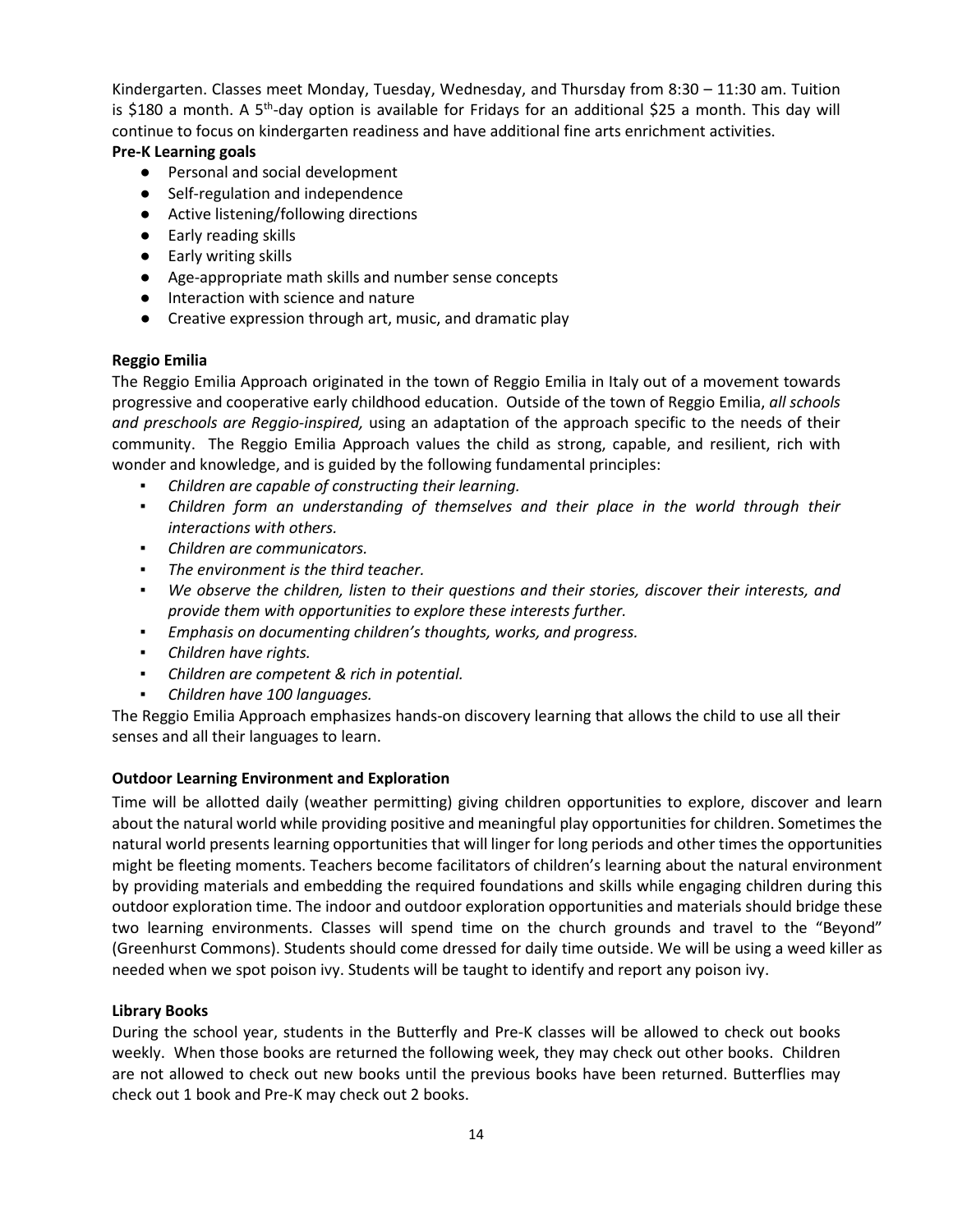#### **Daily Routines include**:

- Choice Time/Centers (Reading/Listening, Science/STEM, Writing, Math, Art, Sensory Play, Dramatic Play, Music, Small Motor/Manipulative)
- Community Meeting (large group)
- Outdoor Exploration
- Gross Motor
- Music and Movement
- Small group/ Individualized Instruction
- Fine Arts Enrichment
- Bible Time
- Snack
- $\bullet$  Chapel twice a month
- Music weekly
- Library weekly

#### **Chapel**

Chapel is led 2 times a month by Pastor Nack. Teachers will send home a "Bible Story Take-home sheet" after each chapel to review the story with their students. We will focus on a story and theme for 2 weeks. These will be listed in the monthly newsletters. We will also be sending home additional resources throughout the year. Each student will be provided a Bible during their first year at TLC.

# **Study Trips**

TLC offers a variety of experiences both at and away from school. Study trips are a creative way to enrich a theme and expand the learning environment. Study trips are scheduled by the teacher and approved by the Director. All parents must sign a Study *Trip Permission Form* before the trip. In compliance with Paths to Quality, a guardian must attend and drive their student to and from the study trip. If the trip is local, DART arrangements can be made for the student. No student will be transported by TLC Early Learning staff at any time for Study trips. If arrangements cannot be made, the student will stay at school with another class or the Director. The teacher must account for all children before leaving and returning to school.

Teachers may decide and are encouraged to conduct short, unannounced study trips including but not limited to walks as a class around the perimeter of the building and trips to Greenhurst Commons. Appropriate teacher-child ratios must always be maintained. Parents provide permission at enrollment for this type of field trip and do not need to complete a separate form for the above-named instances.

### **Parent Involvement**

#### **Parent-Teacher Conferences**

Parent-Teacher Conferences are held in the fall and spring at the TLC. Teachers or parents/guardians may request conferences as needed throughout the year.

#### **Parent Helpers**

Several times throughout the year, we will have special class events and may ask for parents/guardians to help. Volunteer forms will be handed out at the beginning of the year.